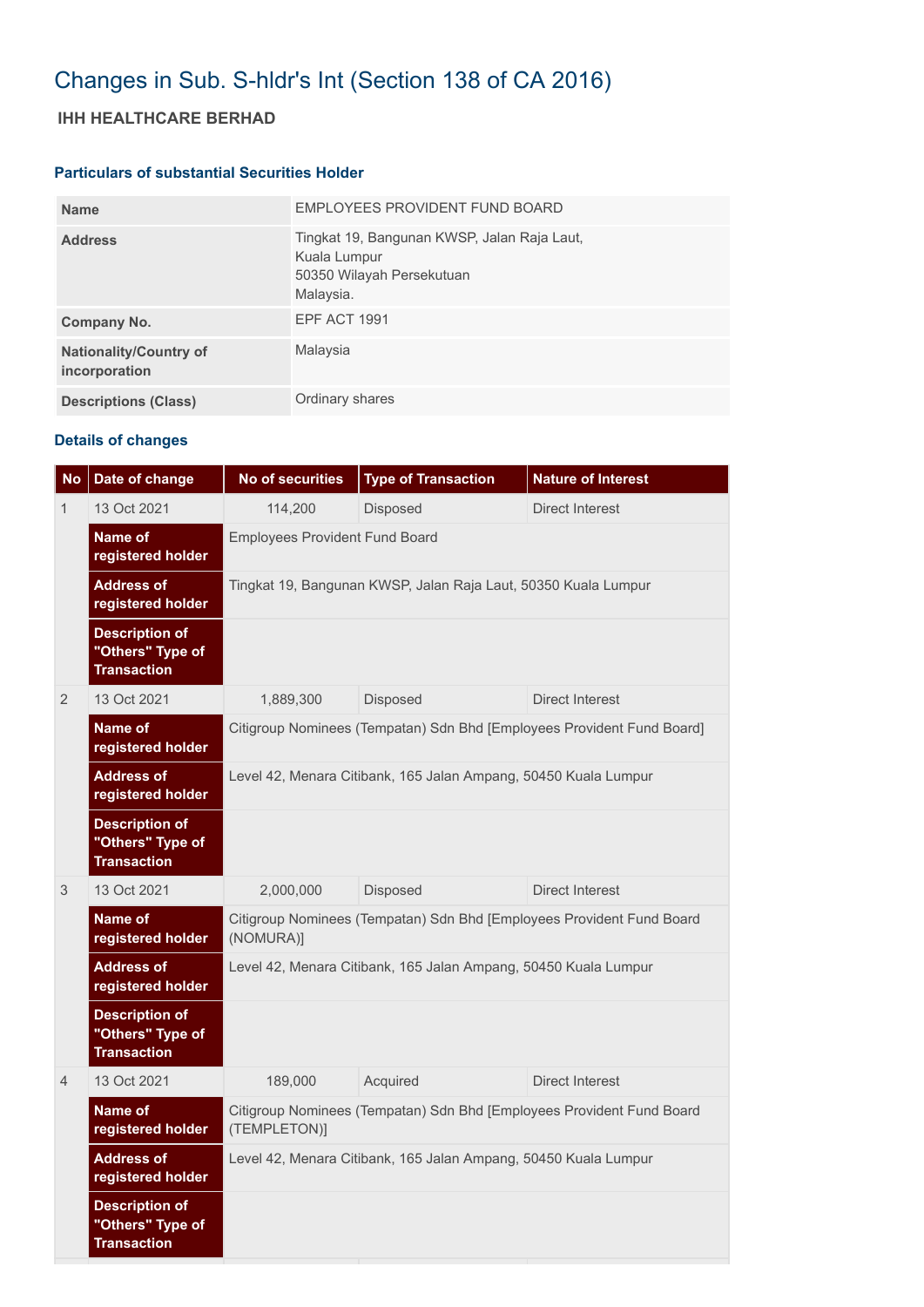| 5              | 13 Oct 2021                                                     | 357,100                                                                                    | Acquired | <b>Direct Interest</b> |  |
|----------------|-----------------------------------------------------------------|--------------------------------------------------------------------------------------------|----------|------------------------|--|
|                | Name of<br>registered holder                                    | Citigroup Nominees (Tempatan) Sdn Bhd [Employees Provident Fund Board<br>(ABERDEEN)]       |          |                        |  |
|                | <b>Address of</b><br>registered holder                          | Level 42, Menara Citibank, 165 Jalan Ampang, 50450 Kuala Lumpur                            |          |                        |  |
|                | <b>Description of</b><br>"Others" Type of<br><b>Transaction</b> |                                                                                            |          |                        |  |
| 6              | 13 Oct 2021                                                     | 215,600                                                                                    | Acquired | Direct Interest        |  |
|                | <b>Name of</b><br>registered holder                             | Citigroup Nominees (Tempatan) Sdn Bhd [Employees Provident Fund Board<br>(RHBISLAMIC) IC]  |          |                        |  |
|                | <b>Address of</b><br>registered holder                          | Level 42, Menara Citibank, 165 Jalan Ampang, 50450 Kuala Lumpur                            |          |                        |  |
|                | <b>Description of</b><br>"Others" Type of<br><b>Transaction</b> |                                                                                            |          |                        |  |
| $\overline{7}$ | 13 Oct 2021                                                     | 99,700                                                                                     | Acquired | <b>Direct Interest</b> |  |
|                | <b>Name of</b><br>registered holder                             | Citigroup Nominees (Tempatan) Sdn Bhd [Employees Provident Fund Board<br>(ABERISLAMIC) IC] |          |                        |  |
|                | <b>Address of</b><br>registered holder                          | Level 42, Menara Citibank, 165 Jalan Ampang, 50450 Kuala Lumpur                            |          |                        |  |
|                | <b>Description of</b><br>"Others" Type of<br><b>Transaction</b> |                                                                                            |          |                        |  |

| Circumstances by reason of<br>which change has occurred | Disposal and acquisition |
|---------------------------------------------------------|--------------------------|
| <b>Nature of interest</b>                               | Direct Interest          |
| <b>Direct (units)</b>                                   | 755,792,100              |
| Direct $(\%)$                                           | 8.601                    |
| Indirect/deemed interest (units)                        |                          |
| Indirect/deemed interest (%)                            |                          |
| Total no of securities after<br>change                  | 755,792,100              |
| Date of notice                                          | 14 Oct 2021              |
| Date notice received by Listed<br><b>Issuer</b>         | 18 Oct 2021              |

#### *Remarks :*

*Employees Provident Fund Board [38,968,000 ordinary shares ("OS")]*

*Citigroup Nominees (Tempatan) Sdn Bhd* 

*1. Citigroup Nominees (Tempatan) Sdn Bhd [Employees Provident Fund Board]* 

 *(641,570,900 OS)*

*(5 972 700 OS)*

- *2. Citigroup Nominees (Tempatan) Sdn Bhd [Employees Provident Fund Board (AMUNDI)] (7,654,900 OS)*
- *3. Citigroup Nominees (Tempatan) Sdn Bhd [Employees Provident Fund Board (AFFIN-HWG)] (11,923,600 OS)*
- *4. Citigroup Nominees (Tempatan) Sdn Bhd [Employees Provident Fund Board (AM INV)] (1,600,000 OS)*
- *5. Citigroup Nominees (Tempatan) Sdn Bhd [Employees Provident Fund Board (NOMURA)] (9,929,800 OS)*
- *6. Citigroup Nominees (Tempatan) Sdn Bhd [Employees Provident Fund Board (CIMB PRI)]*
- *(21,538,800 OS) 7. Citigroup Nominees (Tempatan) Sdn Bhd [Employees Provident Fund Board (TEMPLETON)]*
- *(5,234,500 OS) 8. Citigroup Nominees (Tempatan) Sdn Bhd [Employees Provident Fund Board (ABERDEEN)]*